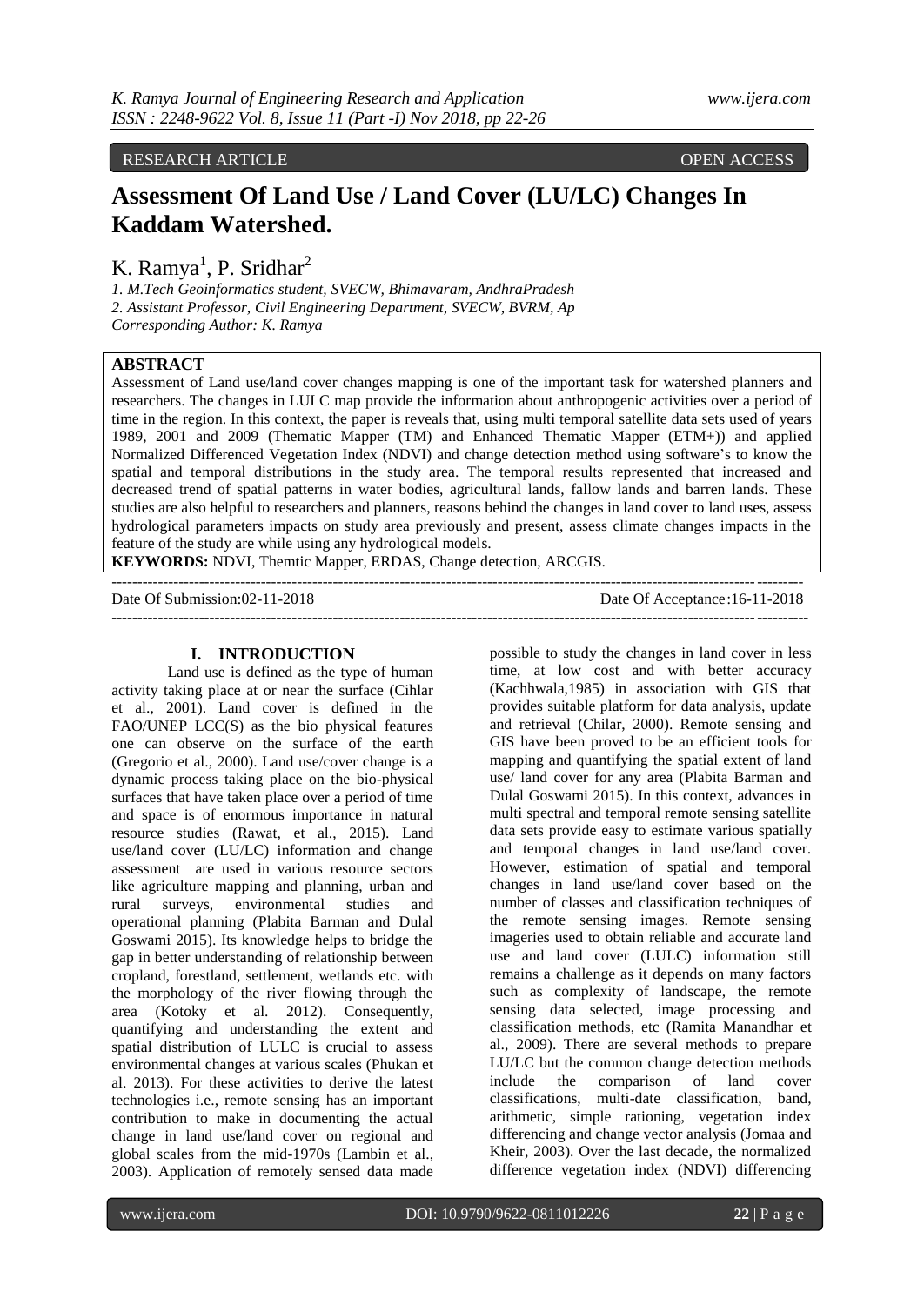method and classification method are widely used as a change detection method and provides detailed information for detecting and monitoring changes in land use-land cover (LULC). NDVI classification is found to be suitable in such cases where the analysis is carried out using either past imageries or present imageries with no ground truth data (Chandra Bose et al., 2012).

#### **II. STUDY AREA**

The Kaddam watershed lies between latitudes 190 05'- 190 35' N and longitudes 780 10' - 780 55' E. The areal extent of the study area is  $2656.25$  km<sup>2</sup>. The study area is located at Adilabad District falling under Telangana state, India.



**Fig.1** Location map of study area

# **III. PREPARATION OF FCC IMAGE AND METHODOLOGY**

A remote sensing system consists of a

sensor to collect the reflected or emitted radiant energy from the terrain; the energy is recorded for different materials in different wave lengths. Every material on earth shows its own strength of reflection in each wavelength when it is exposed to the Electro Magnetic waves. Sensors aboard a platform are capable to acquire the strength of reflection and radiation in each wavelength of bands. The nature of these different bands had to be considered to make a decision as to which three band combination would be most helpful for classification and visual interpretation (Hussien Ali Oumer, 2009). The Band 4 reflective infrared wavelength (0.76-0.90 μm) is absorbed by water (appearing dark) and reflected by vegetation (appearing bright), while mid-infrared bands 5 (1.55-1.75 μm) and 7 (2.08-2.35 μm) contrast well, revealing differences in types and conditions of vegetation and soil (McHugh, 2009). Landsat-TM

images represent valuable and continuous records of the earth's surface during the last 3 decades (USGS, 2014). Moreover, the entire Landsat archive is now available free-of-charge to the scientific public, which represents a wealth of information for identifying and monitoring changes in manmade and physical environments (Chander et al., 2009; Bastawesy, 2014). Presently to quantify spatial and temporal changes in the study area NDVI methodology was applied for classifying the satellite data of Thematic mapper (TM) and Enhanced Thematic Mapper (ETM+). TM and ETM+ satellite image datasets are downloaded from Global Land cover Facility (GLCF) web site [\(www.glcf.umd.edu\)](http://www.glcf.umd.edu/). Band wise data sets are downloaded from the web site and using layer stack option in image interpreter tool box of ERDAS software prepared the false color composite (FCC) images. The details of data sets were used for the study area as shown in the table 1.

|  | Table.1 Satellite images used for the study area. |  |  |  |  |  |  |
|--|---------------------------------------------------|--|--|--|--|--|--|
|--|---------------------------------------------------|--|--|--|--|--|--|

| Szo | Actuation<br>Date | Path<br>f0W | Dataset | Resolution<br>Meters | Season |
|-----|-------------------|-------------|---------|----------------------|--------|
|     | 21-11-1989        | 144047      | TM.     | 30                   | Rabi   |
| 0   | 29-10-2001        | 144047      | ETM+    | 30                   | Rabi   |
|     | 27-10-2009        | 44/047      | M       | 30                   | Rabi   |

Vegetation indices are applied to satellite data sets to measure and quantify the vegetation vigor. VI is formed from combination of several spectral values that are added, divided, or multiplied in a manner design to yield to a single value that indicates the amount or vigor of vegetations with in a pixel (James Campbell). Generally, vegetation index values range between - 1 to +1. The negative values indicate water bodies and the higher positive value indicates dense vegetation. Out of the various vegetation indices available, NDVI is very widely used as it minimizes the effect of change in illumination condition and surface topography (Holben, 1986). Stratification of the Normalized Difference Vegetation Index (NDVI) response to broad scene components was shown in Table .2.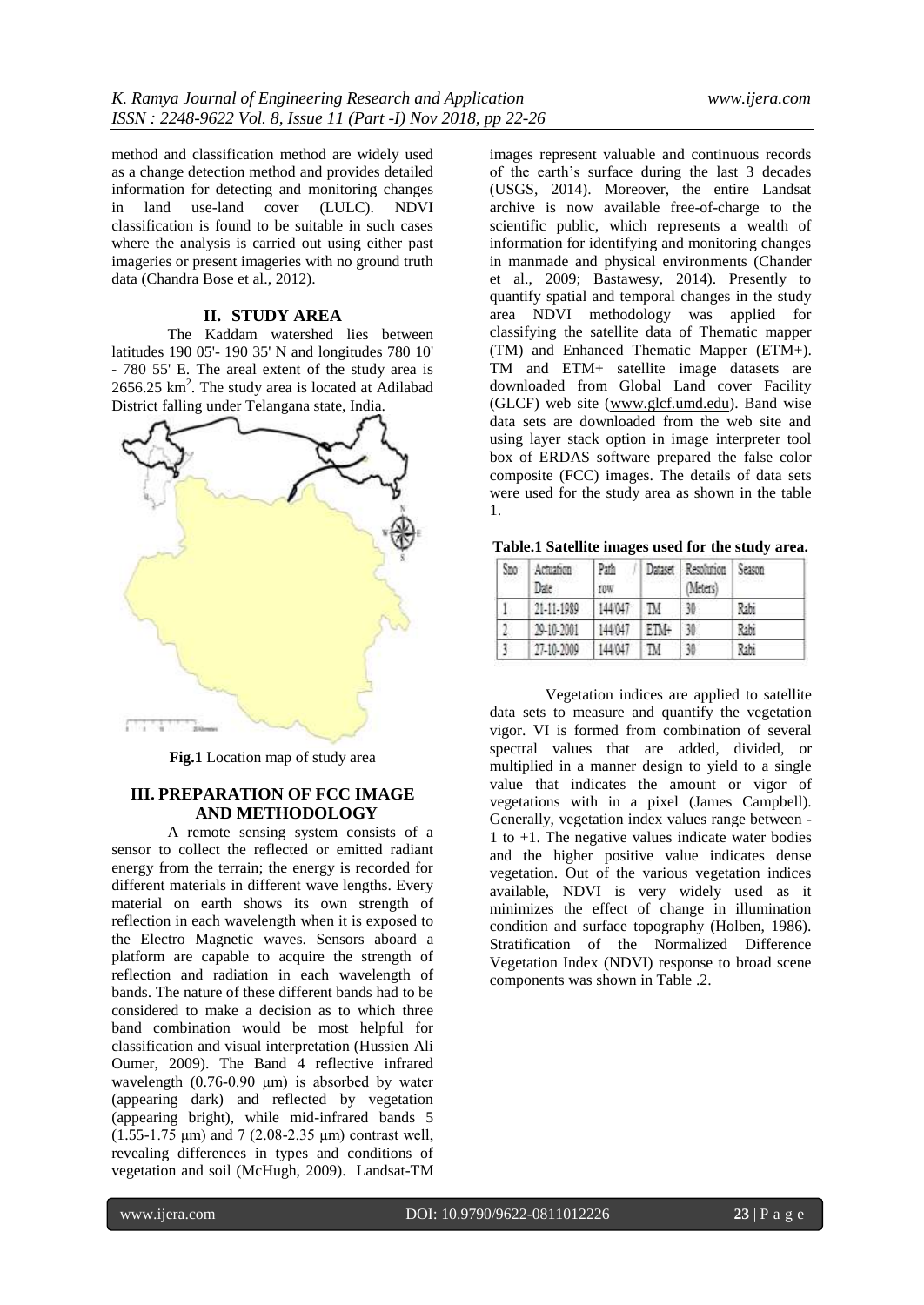## **Table. 2 Albedo Values for Different Cover**

**Types**

| Sl. No |                              | <b>Planetary Albedo</b> |                 |             |  |
|--------|------------------------------|-------------------------|-----------------|-------------|--|
|        | <b>Cover Type</b>            | <b>CHI</b>              | CH <sub>2</sub> | <b>NDVI</b> |  |
|        | Dense green leaf vegetation  | 0.050                   | 0.150           | 0.500       |  |
| 2      | Medium green leaf vegetation | 0.080                   | 0.110           | 0.140       |  |
| 3      | Light green leaf vegetation  | 0.100                   | 0.120           | 0.090       |  |
| 4      | Bare soil                    | 0.269                   | 0.283           | 0.025       |  |
| 5      | Clouds                       | 0.227                   | 0.228           | 0.002       |  |
| 6      | Snow and Ice                 | 0.375                   | 0.342           | $-0.046$    |  |
|        | Water                        | 0.022                   | 0.013           | $-0.257$    |  |

NDVI (Normalized Differenced Vegetation Index) is defined as NIR-IR

--------

--- NIR+IR

#### **IV. RESULTS AND DISCUSSIONS**

The Land use categories such as agricultural land, bare soil, fallow land, forest have been classified and mapped by using LANDSAT TM and ETM+ data sets with NDVI method. The descriptive of Minimum and Maximum values of NDVI for LU/LC are shown in the Table. 3. The NDVI real values, by definition, would be between -1 and +1, where higher positive values are indicates increase green vegetation and negative values indicate non-vegetated surface features such as water, barren land, ice, snow, or clouds. Negative values range is showed for water bodies and barren land in all years of NDVI outputs. Fallow land minimum value is found in year 1989 NDVI image is 0.13 and maximum value found in 0.23 in year 2009 NDVI image. Agricultural land minimum value is found in the year is 2001 NDVI

is 0.17 and maximum value 0.46 found in the year 2009 NDVI image. For forest the minimum value 0.291 is found in the year 2001NDVI image and maximum value is found the in the year is 2009 NDVI image.

From table .4, it is understood that water bodies and agricultural land were increased trend, barren land, fallow land and forest has decreased trend from year 1989, 2001 and 2009 in the study area. Water bodies have increased from 0.84% to 0.96%. North eastern part of the study area, 5 to 25% of forest lands changed into agricultural land. From temporal data sets (1989 to 2009 year) it was observed that in the study region forest lands were decreased from 46.67% to 36.59%. The decrease in 10% indicates that, 265.26 sq.kms of forest is changed to deforestation; it would be possible to indicate on impacts of the hydrology of the study area. In this context, soil and water conservation structures to be construct minimum mini or micro level of watersheds. Apart from that barren lands and fallow lands decreased as follow from 11.67% to 2.76% and 14.50% to 5.83%. Table .5 is showed change trend in the study area. Prepared LU/LC map using NDVI method represented in the fig. 2.

|     | <b>Lable </b> Descriptive statistics of TO VI values for fu/ic classes |         |           |         |                  |          |                  |  |
|-----|------------------------------------------------------------------------|---------|-----------|---------|------------------|----------|------------------|--|
| Sno | LULC classes                                                           |         | NDVI-1989 |         | <b>NDVI-2001</b> |          | <b>NDVI-2009</b> |  |
|     |                                                                        | Min     | Max       | Min     | Max              | Min      | Max              |  |
|     | Water bodies                                                           | $-0.99$ | $-0.11$   | $-0.65$ | $-0.29$          | $-0.99$  | $-0.007$         |  |
| 2   | Barren land                                                            | 0.01    | 0.13      | 0.29    | $-0.05$          | $-0.008$ | 0.15             |  |
|     | Fallow                                                                 | 0.13    | 0.18      | 0.004   | 0.17             | 0.16     | 0.23             |  |
| 4   | Agricultural land                                                      | 0.19    | 0.3       | 0.17    | 0.29             | 0.24     | 0.46             |  |
|     | Forest                                                                 | 0.31    | 0.65      | 0.291   | 0.53             | 0.47     | 0.8              |  |

### **Table .3 Descriptive statistics of NDVI values for lu/lc classes**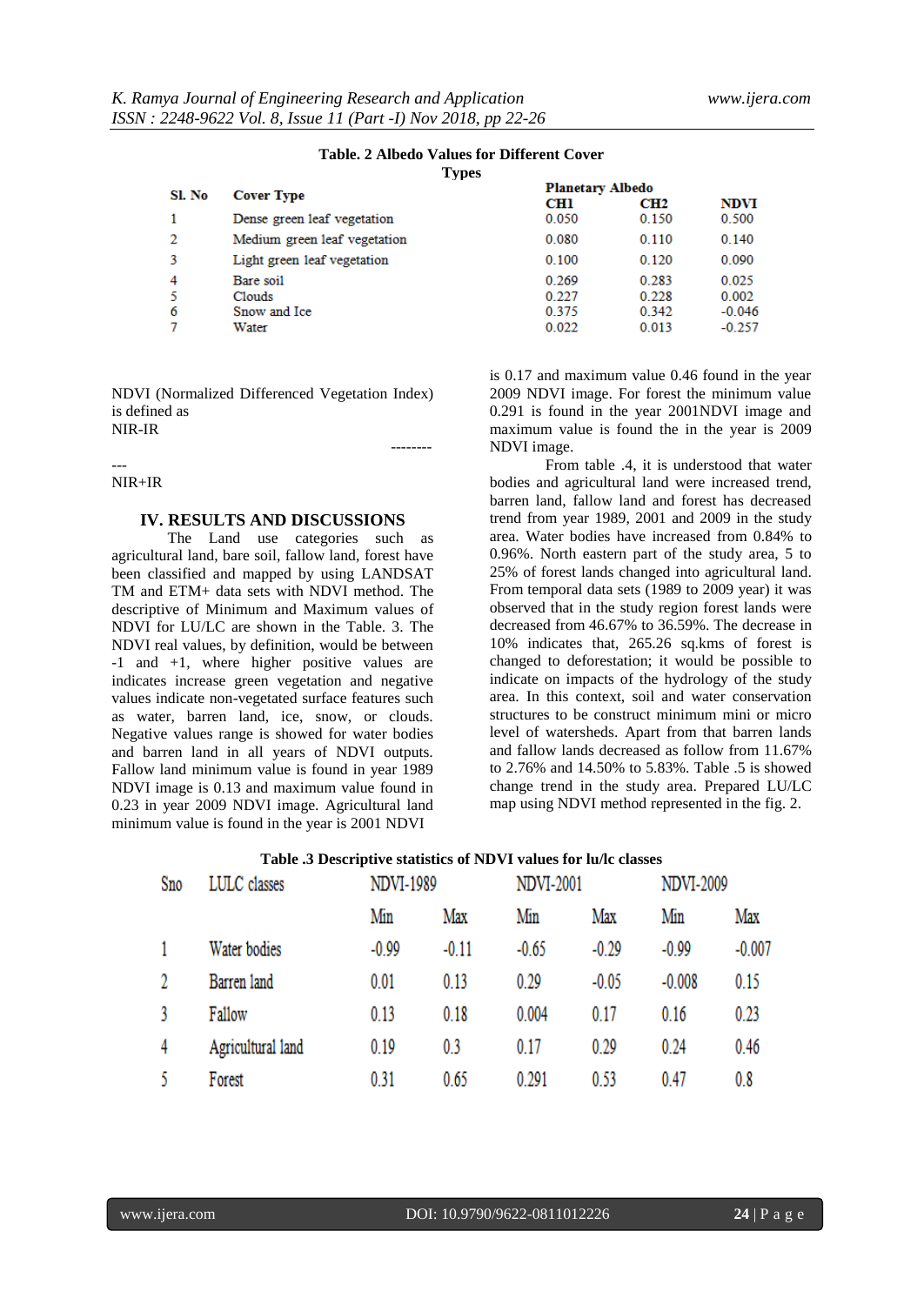| Table is ocherance Lorde can going asing the vi |                     |       |                  |       |           |           |           |  |
|-------------------------------------------------|---------------------|-------|------------------|-------|-----------|-----------|-----------|--|
|                                                 |                     | Years |                  |       |           |           |           |  |
| Sno                                             | Land use Class      | 1989  | 2001             | 2009  | 1989      | 2001      | 2009      |  |
|                                                 |                     |       | Values In Sq.kms |       | Area in % | Area in % | Area in % |  |
| 1                                               | <b>Water Bodies</b> | 22.32 | 25.54            | 23.22 | 0.84      | 0.96      | 0.87      |  |
| $\mathbf{2}$                                    | Barren Land         | 310   | 334.2            | 73.25 | 11.67     | 12.58     | 2.76      |  |
| 3                                               | Fallow land         | 385.1 | 34.65            | 154.8 | 14.50     | 1.30      | 5.83      |  |
| 4                                               | Agland              | 699.1 | 1196             | 1433  | 26.32     | 45.04     | 53.95     |  |
| 5                                               | Forest              | 1240  | 1066             | 972   | 46.67     | 40.11     | 36.59     |  |
|                                                 | Total               | 2656  | 2656             | 2656  | 100       | 100       | 100       |  |
|                                                 |                     |       |                  |       |           |           |           |  |

# **Table .4 Generated LU/LC categories using NDVI**

#### **Table .5 LU/LC change trend from 1989 to 2009**

| Land use Class |           |           |                | % Change in Area |  |  |
|----------------|-----------|-----------|----------------|------------------|--|--|
|                | 1989-2001 | 2001-2009 | 1996-2001      | 2001-2009        |  |  |
| Water Bodies   | 3.22      | $-2.32$   | 14.43          | $-9.08$          |  |  |
| Barren Land    | 24.2      | $-260.95$ | 7.81           | $-78.08$         |  |  |
| Fallow land    | $-350.45$ | 120 15    | $-91.00$       | 346.75           |  |  |
| Agland         | 496.9     | 237       | 71.08          | 19.82            |  |  |
| Forest         | $-174$    | $-94$     | $-14.03$       | $-8.82$          |  |  |
|                |           |           | Change in Area |                  |  |  |



**Figure 2** Prepared Land use/land cover map using NDVI method.

# **V. LULC CHANGE DETECTION**

To identify the spatially and temporal changes in the study area change detection analysis were performed using years of 1989, 2001 and 2009 NDVI outputs. To get the changes in output of 1989 to2001, in the change detection analysis tool box before image taken as 1989NDVI and

after image taken as 2001NDVI. Similarly to get the changes in 2001 to 2009, before image considered as 2001NDVI and after image considered as 2009 NDVI. The output map of change detection is showed in the fig .3. The changes of the study area represents in two colors. Red colour showed in decreased one form of land area to another form of land practices and Green colour showed in increased one form of land area to another form of land practices area in the study area.



**Figure .3 Change detection map of the study area.**